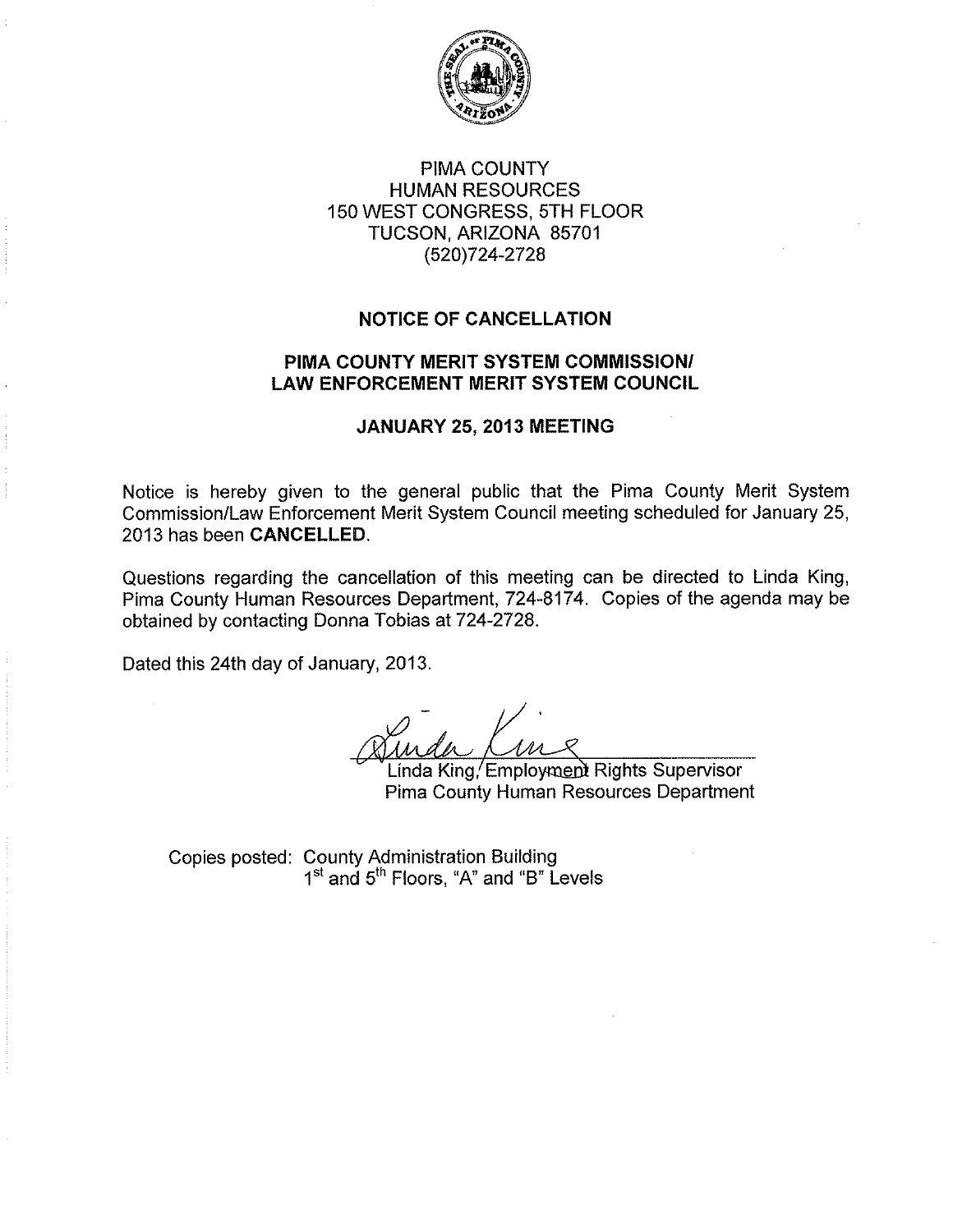### PIMA COUNTY MERIT SYSTEM COMMISSION/ **I AW ENFORCEMENT MERIT SYSTEM COUNCIL**

An Open Meeting of the Pima County Merit System Commission/Law Enforcement Merit System Council will be held on Wednesday, January 23, 2013, Thursday, January 24, 2013 and Friday, January 25, 2013, convening at 9:00 a.m., (or at other such time to which the hearing may be continued), in the Board of Supervisors Hearing Conference Room, located on the 1st floor, 130 West Congress, Tucson, Arizona to discuss the business of the Pima County Merit System Commission and the Pima County Law Enforcement Merit System Council.

\*\*\*\*\*\*\*\*\*\*\*\*\*\*\*\*\*\*\*

#### **AMENDED AGENDA**

A. Roll Call

B. Pledge of Allegiance

- C. **Approval of Minutes** None
- **Other Business** D. **Discussion and Action:**
- Е. Hearing and Decision on Appeal **Hearing Officer Report:**

None

None

- $F_{\perp}$ Appeal Hearing Discussion and Action: Yvonne Davis v. Pima County Sheriff's Department
- G. **Legal Consultation** None
- Η. **Executive Session**

The Pima County Merit System Commission/Law Enforcement Merit System Council may conduct one or more Executive Sessions concerning any matter on the Open Meeting Agenda for any or all of the following purposes:

- (a) discussion or consideration of employment, assignment, appointment, promotion, demotion, dismissal, salaries, disciplining or resignation of a public officer, appointee, or employee of the County of Pima, pursuant to ARS §38-431.03(A)(1); and/or
- (b) discussion or consideration of records exempt from public inspection, including the receipt and discussion of information or testimony that is specifically required to be maintained as confidential by state or federal law, pursuant to ARS §38-431.03(A)(2); and/or
- (c) discussion or consultation for legal advice with the attorney or attorneys for the Commission/ Council, pursuant to ARS §38-431.03(A)(3); and/or
- (d) discussion or consultation with the attorneys for the public body in order to consider its position and instruct its attorneys regarding the Commission's/Council's position in pending or contemplated litigation or in settlement discussions conducted in order to avoid or resolve litigation, pursuant to ARS  $\S$ 38-431.03(A)(4).
- I. Adjournment

Pursuant to A.R.S. §38-431.02, notice is hereby given that a meeting will be conducted at the time and date set forth above, and on any subsequent date or dates to which this meeting or any hearing which is a party thereof may be continued. Questions regarding this meeting can be directed to Allyn Bulzomi, Pima County Human Resources Department, by calling (520) 724-2732. Copies of the agenda may be obtained by contacting Donna Tobias at 724-2728 or at www.pima.gov/hr/commissions.html.

Should you require ADA accommodations, please contact Employment Rights five days prior to the meeting at (520) 724-2728.